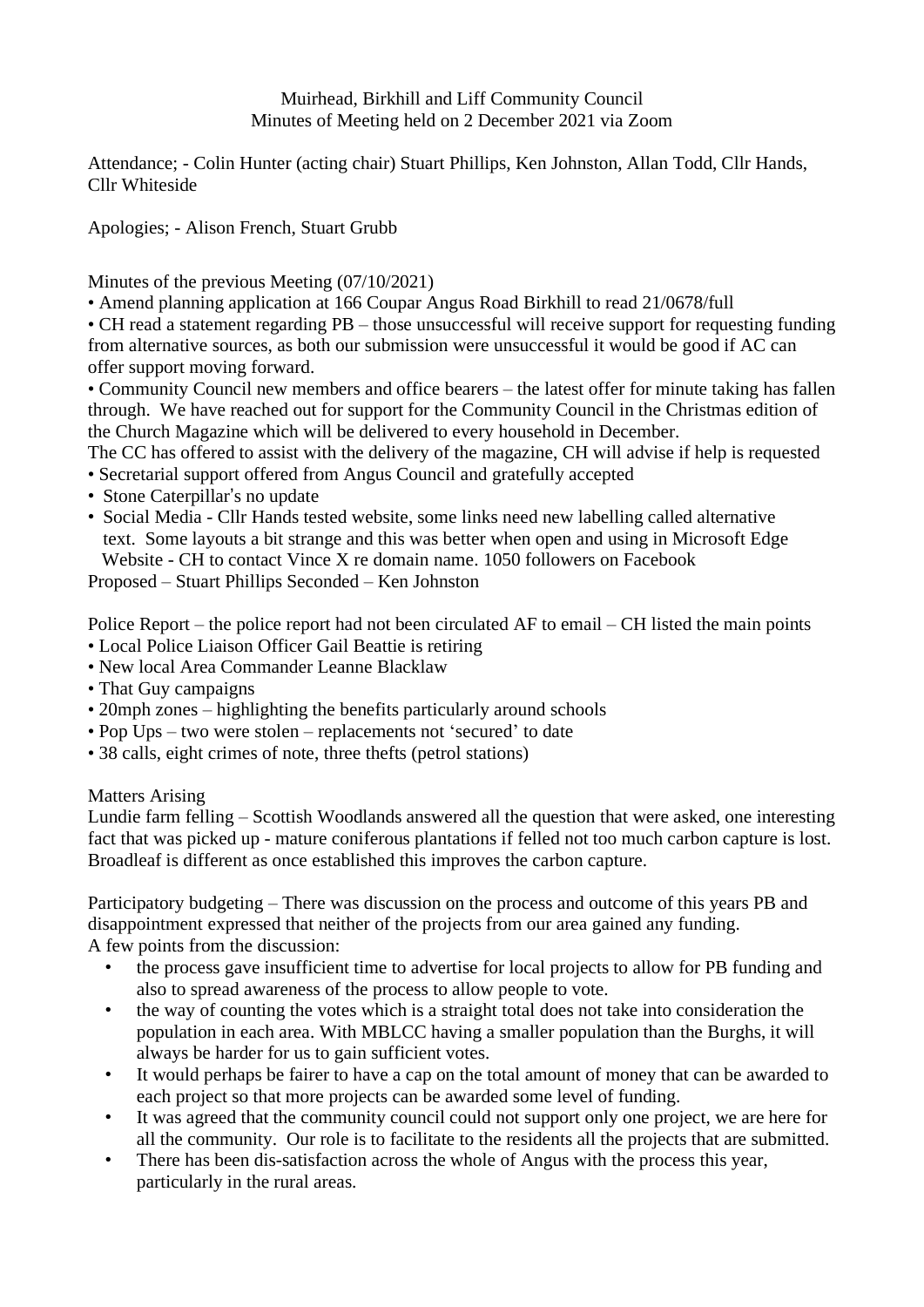• Possible alternative funding (Community Mental Health & Wellbeing Fund) could be accessed there is a maximum of capital funding is £10k. £120m being allocated from Scottish Government, this current year they are allocating £15m, VAA are co-ordinating applications. Cllr Hands to email the application form for sharing.

Traffic in Muirhead & speeding – There has been a suggestion put forward to create an island. The whole point of this exercise was to keep the traffic flowing at a reasonable speed, this will create a huge problem at 9am when the traffic is heavy. Why can't the yellow rumble strips be extended towards the west? New signage and markings on the road need to be in place to advise of new road layout. Can the Facebook page be used?

Offer to add information leaflets with election leaflets to the whole areas in the new year. Is there an alternative? We need to inform the residents one way or another of everything that is going on in the area. The PB process is an exact example of this. Is Social Media the answer? This will be followed up in the new year. There will be offers of Social Media  $&IT$  training from AC. Something for the future an electronic local newsletter to all signed up residents, taking GDPR into account?

Henderson Park goalposts- email received from JW the goals are now in place. A signed agreement for the use of the goals for insurance purposes should be sent to AC insurance officer covering the public liability insurance.

Liff Primary School Citizenship Award & caterpillar – no update and still on going

Parking at Birkhill & Liff Primary Schools – Cllr Whiteside advise she had attended a Traffic Co-Ordinators Meeting and it was concluded that no further action was to be taken. They have been out to do check and no permanent changes are to be made. They may monitor the situation and a few suggestions have been raised e.g., staggered finishes for primary school children. AT will email Police Scotland asking them to make regular visits to show presence.

Correspondence New mobile library timetable, placed in noticeboards in the meantime, more paper copies required CH will pick these up. Shift Funding -promoting Cycling Community Council Admin Support Options Paper Introduction to St Johns Ambulance SSEN – regular updates on working carried out EU Citizens Rights Boundary Commission for Scotland consulting with Community Councils HM Fire Service Inspectorate: Local Area Inspection in Angus Her Majesty, The Queen's Platinum Jubilee - Information- November 21 Community Planning Partnerships- Evaluating their Effectiveness Forthcoming Scottish Government Webinars - Investing in Communities Fund Round 2 What's New List– 22 November.

Finance - There is still money from the Covid-19 Community Fund – it has been suggestion this money could be used to benefit families or individuals. AT has direct access to the RVS although it's based in Dundee, they have volunteers to help support if we can provide a list of names. It's not easy to obtain names of people who are in need. It has been brought to our attention that in Montrose the fire service has agreed to buy supermarket vouchers and gift cards that can be given to people. CH is expecting an update in this early next week. The school is another source who will know families in need and can distribute vouchers.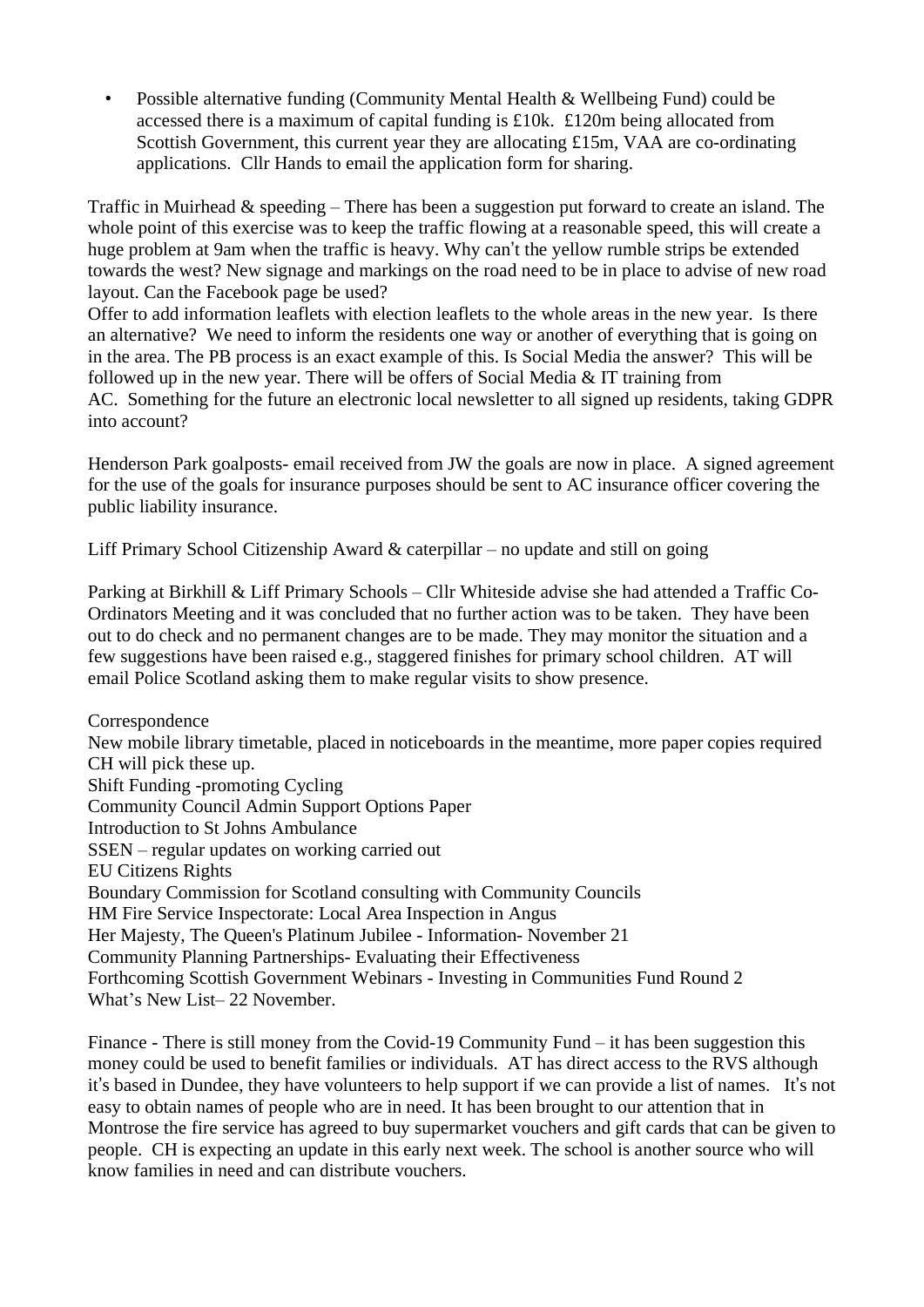Planning -

21/00847/CLU (28/10/2021) Internal Alterations and Single Storey Kitchen Extension to Rear Elevation of House. 12 Hillpark Drive Birkhill Dundee DD2 5QZ.

21/00838/FULL (06/11/2021) Change of use of agricultural land to private garden and erection of a Garden Room & store for ancillary use to the dwelling Braehead Cottage Lundie Muirhead Dundee DD2 5NW.

21/00855/FULL (06/11/2021) Timber Garden Room Brewhead 2 Post Box Road Birkhill Dundee DD2 5PX.

No concerns for Community Council to response to.

Social Media – this has been covered tonight at various stages.

## AOCB

- The next Bi-Annual Meeting will be held in May 2022.
- Resilience storm tested this over the weekend. Generators in Rural Areas was dismissed a few years back this may need to be re-visited. Digital phone users had no coverage very difficult to know what was going on. Resilience high on the list of rural villages, would need to look for funding on this to provide back up to all. It may be a worthwhile exercise asking Eassie if we can visit to see what resilience planning they have in place and how well it worked. Previous experience in asking for a generator for the hall - SSEN had tight criteria and we were unsuccessful in acquiring one.
- Briefing Paper –

Notes from the Bi-Annual update from the Improvement Service who gave three recommendations o Perhaps more effort to communicate the benefit and positive role that Community Councils can and do play may be beneficial.

o Broadening engagement with new groups and targeting specific groups such as young people by selling the work that Community Councils do and the positive change that they can make. Activities could also be targeted at younger people and aligned with schemes such as the Duke of Edinburgh award.

o Some aspects of Community Council work could be reviewed to ensure that they are not offputting. For example, survey respondents highlighted the application process for joining, while Community Councillors highlighted the range of materials and information that new members were required to become familiar with.

As we have tried most of the suggested recommendations, we will wait to see if any new volunteers come forward after the church magazine has been delivered.

Options paper re Support in admin work and social media training more worked needed on this.

Community Council Election draft timetable starting in August 2022 all info will be on the Angus Council Website and shared with CC secretaries.

Review of the Scheme of the Establishment. Two public consultations, changes to full council April/May

Review of the Community Plan

Kirriemuir Community Council shared their community projects involving old telephone boxes.